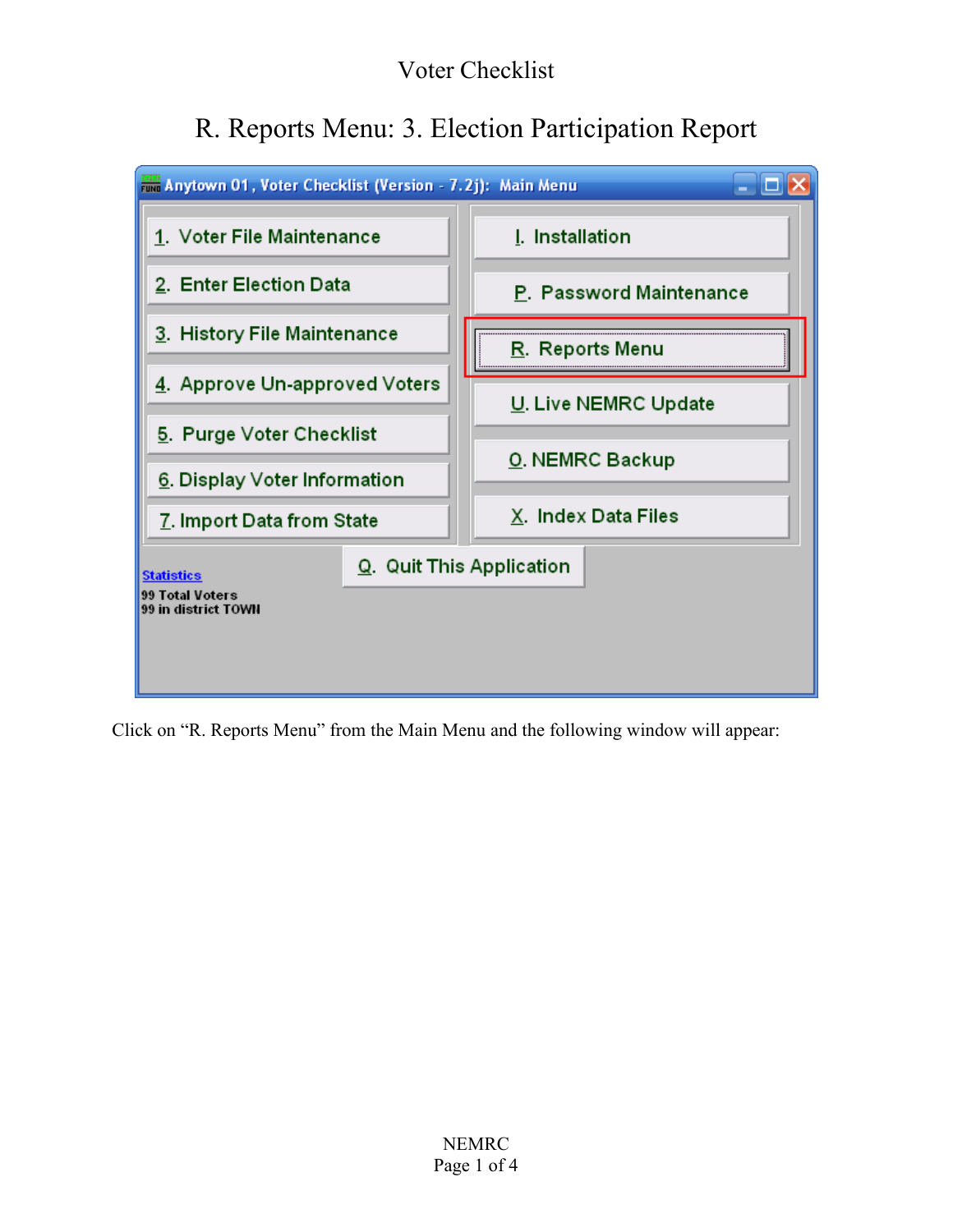# Voter Checklist



Click on "3. Election Participation Report" from the Reports Menu and the following window will appear: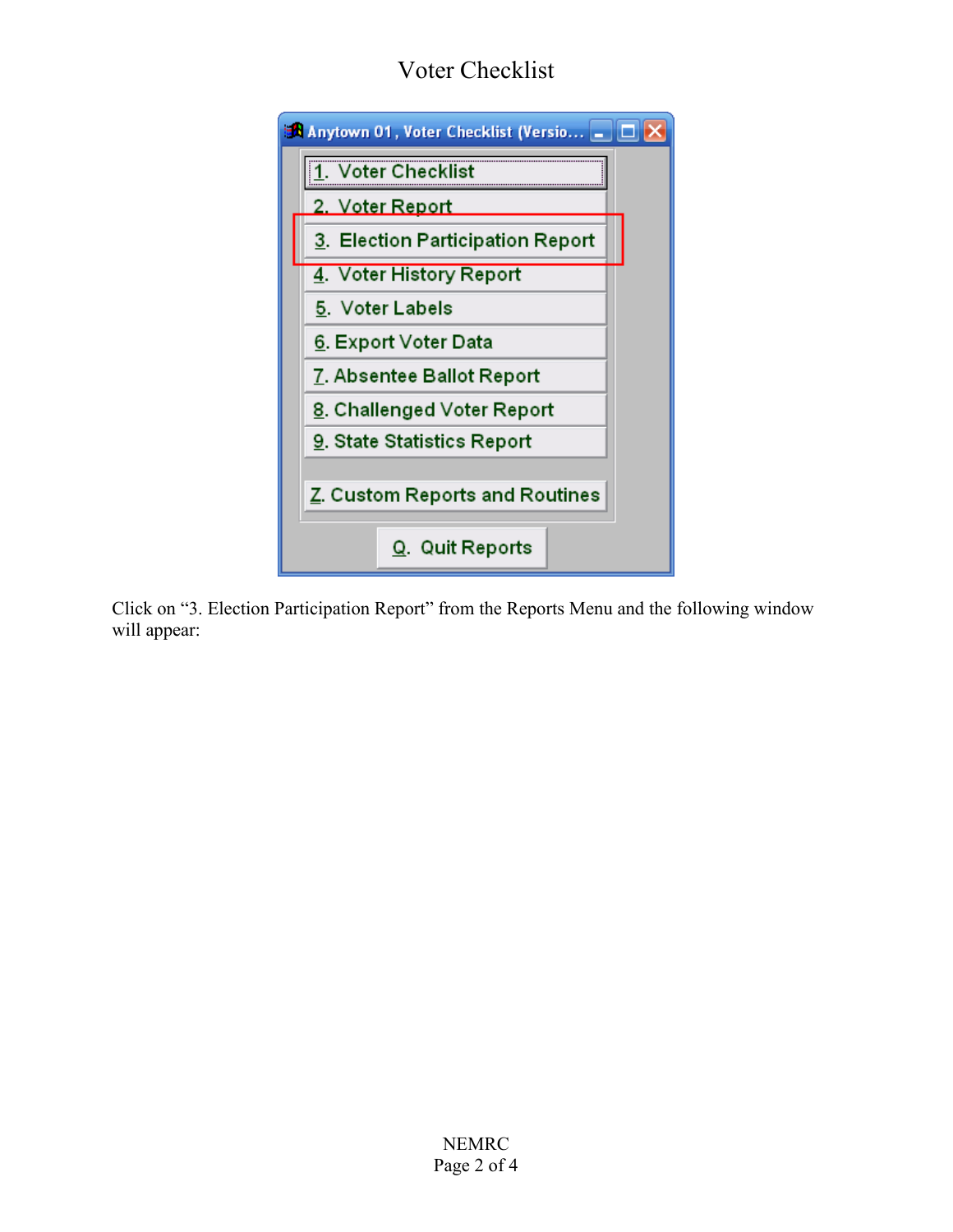#### Voter Checklist

### Election Participation Report

| <b>Election Participation Report</b>                                       |
|----------------------------------------------------------------------------|
|                                                                            |
| <b>Districts</b>                                                           |
| <b>Election Code</b><br>Eind                                               |
| 3 C In Person<br><b>Vote Method</b><br>C Absentee<br>$\bullet$ Both        |
| 4 C Yes ONo<br>Include date absentee ballot was sent out?                  |
| $5 \circ y_{es} \circ y_{0}$<br>Include date absentee ballot was received? |
| $6$ $\sqrt{2}$ Yes $6$ No<br>Include mailing address?                      |
| $7 \circ Y$ es $\circ N$ o<br>Page break on first letter of lastname?      |
| FoxPro Filter Expression<br>Edit<br>New<br>Delete                          |
| 8<br>$\overline{\phantom{a}}$                                              |
|                                                                            |
| Print 9<br>Preview10<br>12 Cancel<br>11 File                               |

- **1. Districts:** Enter the district code or codes to include in this report.
- **2. Election Code:** Enter the election code for the election that this report will be on, or click "Find" and select from there.
- **3. Vote Method:** Enter the method of participation that this report will be on.
- **4. Include date absentee ballot was sent out?**: Select whether or not the date that the absentee ballot was sent out is included on the report. Only effective if you chose "Absentee" or "Both" for item **3**.
- **5. Include date absentee ballot was received?**: Select whether or not the date that the absentee ballot was received back is included on the report. Only effective if you chose "Absentee or "Both" for item **3**.
- **6. Include mailing address?**: Select whether or not each voter's mailing address is included on the report.
- **7. Page break on first letter of lastname?**: Select "Yes" to start a new page for every new first letter of each last name.
- **8. FoxPro Filter Expression:** A conditional reporting expression developed with NEMRC support. This evaluates account information to determine if the account should be included. Contact NEMRC support to learn more about this option.
- **9. Print:** Click this button to print. Refer to GENERAL PRINTING for more information.

#### NEMRC Page 3 of 4